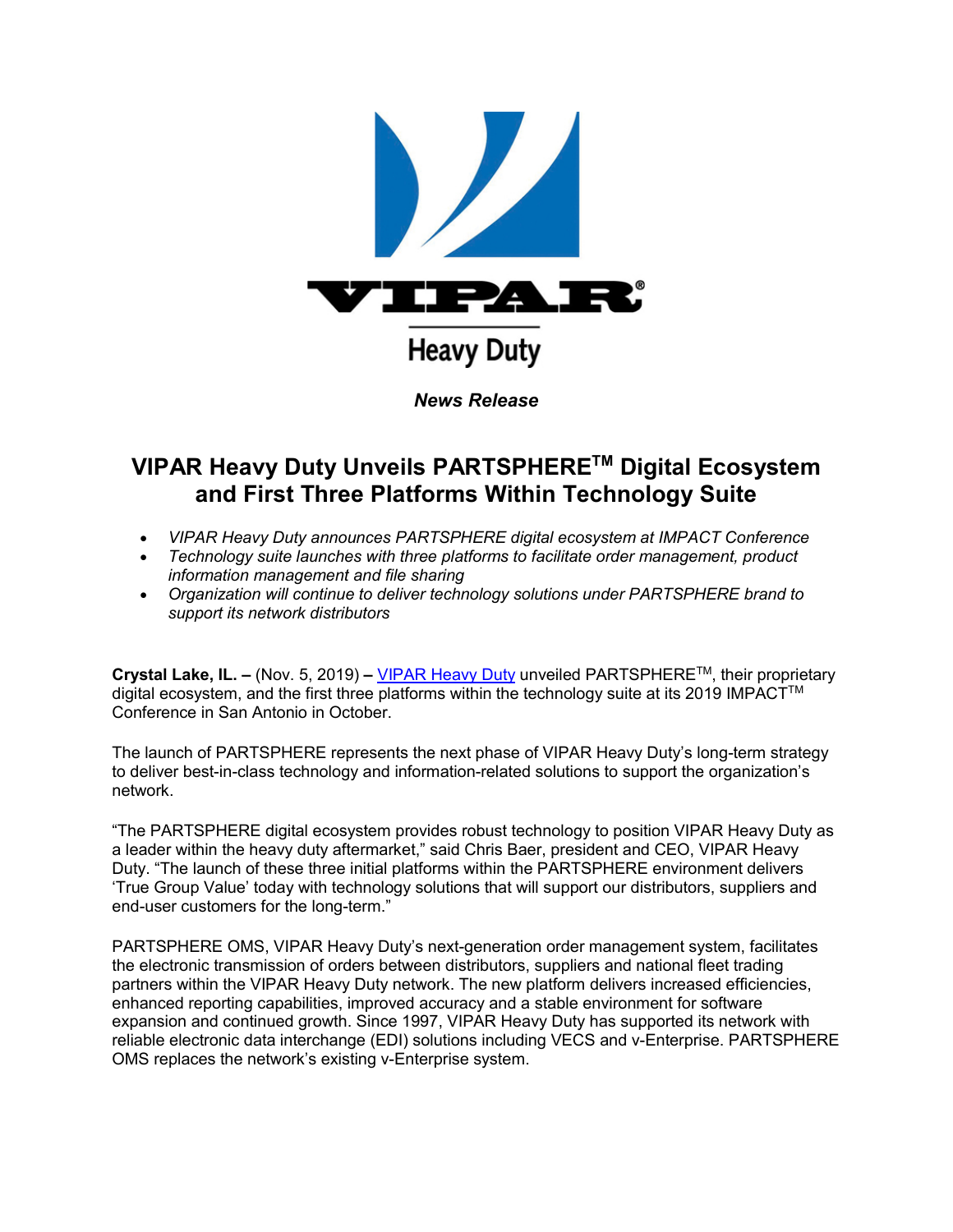"Our continued investment in EDI technology further strengthens the foundation of our overall technology strategy," said Andrei Katibnikov, vice president of information technology, VIPAR Heavy Duty. "PARTSPHERE OMS and its EDI capabilities provide significant opportunities for enhanced automation, enabling businesses to focus on their operations and how to best serve their respective customers."

New digital environments, expanding sales channels and changing customer and staff demographics magnify the need for enriched product content and a methodology to obtain, manage and distribute content effectively.

The launch of PARTSPHERE PIM, VIPAR Heavy Duty's all-new product information management system, addresses the increasing demand for enhanced, rich product information. The centralized platform facilitates the storage, management and syndication of product data, specifications, packaging details and digital assets including images and support documents. Utilizing a web-based user interface, distributors are able to easily access rich product content sourced from a large number of heavy duty aftermarket suppliers all within a single resource.

"PARTSPHERE PIM ensures distributors have the information necessary to best represent the products and brands within our network so end-user customers are fully equipped to select the appropriate products for their needs," said Jeff Paul, vice president of marketing, VIPAR Heavy Duty. "By collaborating with our supplier partners, we are able to leverage economies of scale to execute at a high level and realize our investments in data as a strategic asset."

Also launched during the 2019 IMPACT Conference was PARTSPHERE CLOUD, the organization's new web-based file sharing platform. Integrated with PARTSPHERE PIM, the application streamlines interactions with network partners, providing the ability to redistribute data and digital assets with increased network load distribution capabilities.

For more information on VIPAR Heavy Duty, visit [www.vipar.com](http://u7061146.ct.sendgrid.net/wf/click?upn=84Em28S1K9SvtzcUtu04EjbnGx8EfZIWBs5f-2FLKwVtEsuL5Hs-2Bph1w3ggI6Fg4j2BJr2bKtKqLYmQLIH14tRMjYJdGRIucb04l8ZPL5sSxOZY2qtYHyg-2FF-2FxwQyRtWuW_JUjVqepW325aAn-2B24KesXfkZ4Iken-2F73tm3Sd0jQKbicNmI-2BWuxkVaEjcnBlUl6i-2BwVHPqORp-2FR7FhFeGWETv-2F8gp3uiWNDHgWngVFif5i-2FFsO1-2BUL9Z8RiJLiXTeBeDhkOBVY4wQkKRDla8x0-2Fx-2BKK6pZ8jlQVAoAGq3QXyYk4bTPq96o760Kd-2FapcW28o2923eAPQHQdvuhNYCAUCwjJW508phqgPdluMxgLrBIMjHWdiBB13NxZ1UTi242Ne4BDsQQu6IT7CrAT434TN-2FH1gaD7obyoi5lWtJATsZtF3tB57azCSkZIhTGwwxUvXXOpO-2FVHoAZlLYcokjIwzLEGfsrj13YDoo9JusVwgnTnw-3D) or email: [info@vipar.com.](mailto:info@vipar.com)

# # # #



**Image Attached:**

**Download Image:** [http://bit.ly/2JN0dEk](http://u7061146.ct.sendgrid.net/wf/click?upn=v19UDW8FsixrCS-2Fm9-2By91FUFjpJvHhwp9nMV62GdgPY-3D_JUjVqepW325aAn-2B24KesXfkZ4Iken-2F73tm3Sd0jQKbicNmI-2BWuxkVaEjcnBlUl6i-2BwVHPqORp-2FR7FhFeGWETv-2F8gp3uiWNDHgWngVFif5i-2FFsO1-2BUL9Z8RiJLiXTeBeDhkOBVY4wQkKRDla8x0-2Fx-2BKK6pZ8jlQVAoAGq3QXyYk4bTPq96o760Kd-2FapcW28o2ns3QPrr-2BhkC9NKdu3ZN2bxk5cJnIOWXkdOqhqtBvQBSSJjD-2FlxYA9OUagzAzj-2BXLRGHp86R0PNLsuWMi9K3waK49-2BIsZm-2FWmILfkSqdAIor4LgB0MpJ4Rwy0fo-2FByLwZBKrrHBgNHljUMWOXIecre-2BiR8ZFYLbT5asQR7Gm5MQE-3D)

## **About VIPAR Heavy Duty**

VIPAR Heavy Duty is North America's leading network of independent aftermarket truck parts distributors. VIPAR Heavy Duty distributors serve the needs of their customers from more than 640 locations across the United States, Canada, Puerto Rico and Mexico. VIPAR Heavy Duty distributors are specialists who understand the demands of their local, regional, and national customers for quality parts and exceptional service. VIPAR Heavy Duty also operates two wholly owned subsidiaries, Global Parts Network, LLC and Power Heavy Duty LLC, as part of the VIPAR Heavy Duty Family of Companies. VIPAR Heavy Duty is a proud member of NEXUS North America and